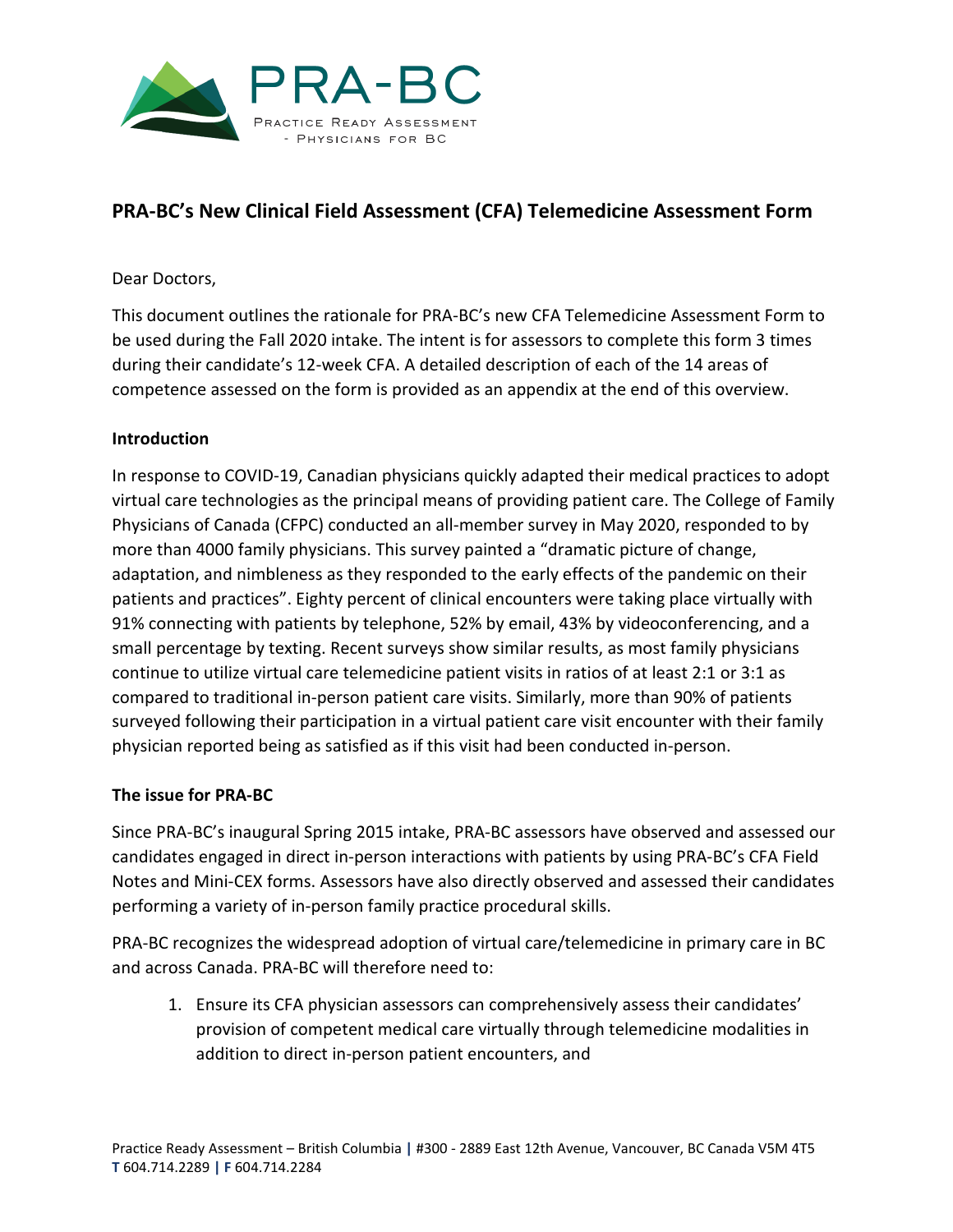

**2.** Determine that if a majority of patient care is provided virtually during the 12-week CFA, its assessors can confidently conclude that each candidate is competent to safely enter independent family practice in BC as a most responsible physician.

## **Key Considerations**

PRA-BC convened a Virtual Care (VC)/Telemedicine Advisory Committee in May 2020 to review the literature and to become familiar with "the provision of medical services provided remotely to patients via information and communication technology", defined as "telemedicine" by the Federation of Medical Regulatory Authorities of Canada (FMRAC). The College of Physicians and Surgeons of BC (CPSBC) is a member of FMRAC. The Committee reviewed several articles and documents from many professional organizations including:

- 1. The CPSBC's Telemedicine Practice Standard (revised April 1, 2020)
- 2. CPSBC's Patient Resources Telemedicine document to guide patients' expectations
- 3. FMRAC's 2019 "Framework on Telemedicine" publication
- 4. The Virtual Care Playbook for Canadian Physicians developed jointly by the CFPC, the Royal College of Physicians and Surgeons of Canada (RCPSC), and the Canadian Medical Association (CMA) in March 2020
- 5. The CFPC's "Tips for Supervising Family Medicine Learners Providing Virtual Care" (April 2020)
- 6. The CFPC's Emerging Topics Bulletin for Educators titled "Pearls for Writing a Virtual Care Field Note" (April 2020)
- 7. The CPSBC Registrar's message in Volume 8/No.3/May & June 2020 of the College Connector: "Telemedicine and in-person Care – striking the right balance as physical distancing measures ease"
- 8. Canadian Medical Protective Association (CMPA) podcasts and articles about Telemedicine and Virtual Patient Care.

PRA-BC then formed an Expert Working Group (EWG) on VC/Telemedicine which met in June and July 2020. The EWG anchored and framed its recommendations to be in alignment with the CPSBC's Practice Standard on Telemedicine (April 1, 2020) document, noting that **the College's expectations are that patients receive the same standard of care regardless of how it is provided: virtually or in-person.**

Virtual care provided by various types of telemedicine is most complete and accurate/dependable with audio/visual teleconferencing, slightly less so with telephone, and much less so with emailing and texting (due to added privacy and security concerns). Telemedicine generally works well for simple, straight-forward patient presentations such as follow-up review of a patient's existing medical conditions, review of lab/diagnostic imaging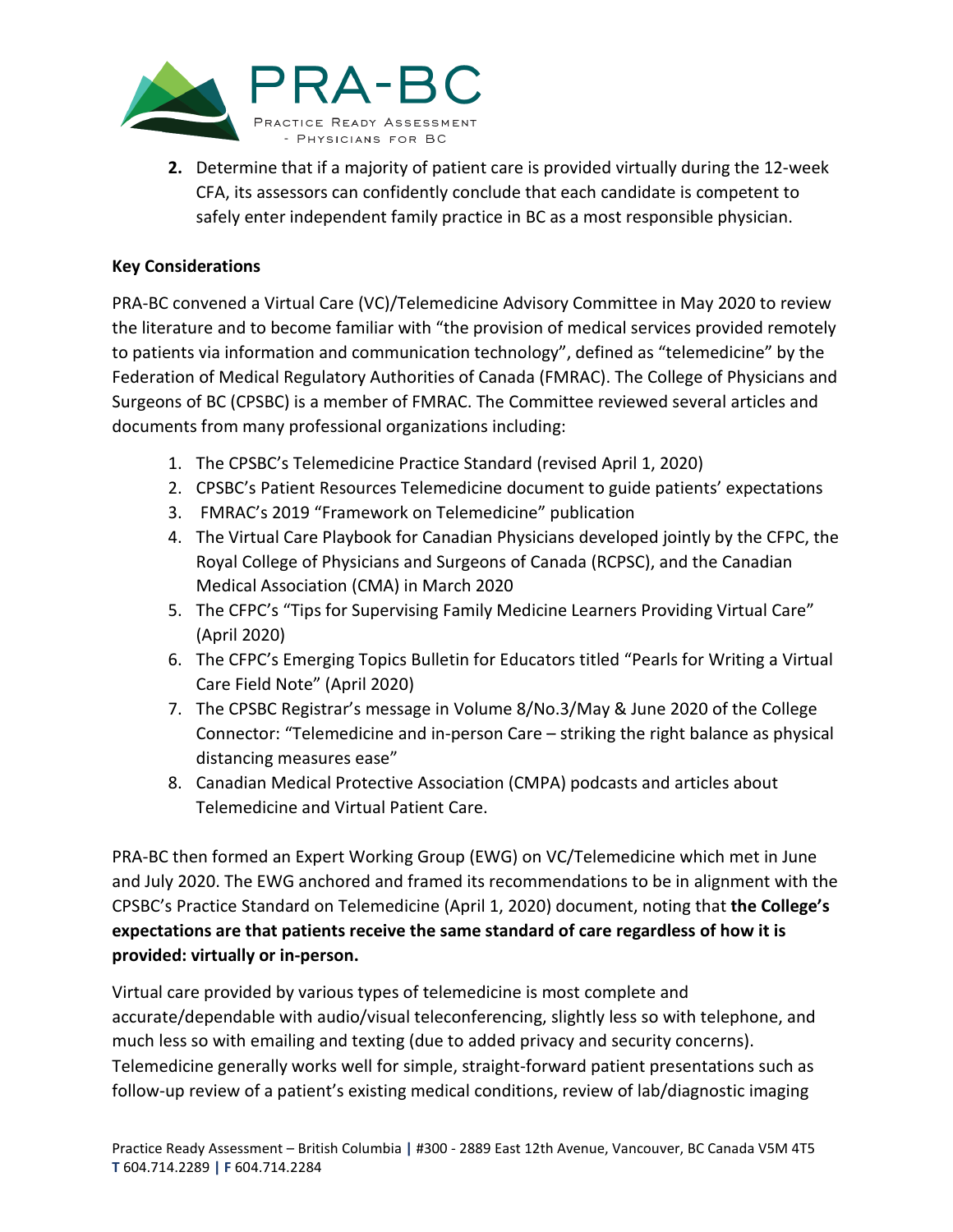

test results, renewal of long term medication prescriptions for conditions such as hypertension, diabetes, and asthma, skin rashes (where a patient can "zoom in" on the rash or take a digital photo of it and send it to the physician, etc.), perhaps sore throats (where the patient can take a photo of their throat and do a self-directed throat swab for C&S), review of a patient's home BP measurements over several days of readings, and simple lower urinary tract infections. Contraceptive counselling, advice about STDs, and some mental health counselling are other examples of patients' presenting complaints or conditions that may be amenable to a physician's use of telemedicine patient encounters.

The EWG noted that a physician cannot conduct an appropriate physical exam via telemedicine for potentially serious patient complaints such as chest pain, acute shortness of breath, ear/eye pain, acute sports injuries and other forms of MSS trauma, acute onset of abdominal pain, and new onset neurological conditions (e.g. stroke, other sensory/motor deficits, acute traumatic brain injury, seizures, etc.), to name but a few very serious medical conditions.

The EWG concluded that a PRA-BC candidate could be comprehensively assessed during their 12-week CFA if enough in-person patient care encounters were observed by their assessors. The EWG concluded that ideally, during the Fall 2020 intake when the COVID-19 pandemic is expected to remain present in BC, a best case scenario would be a goal of a 1:1 ratio of telemedicine versus in-person candidate CFA assessments. However, it is acknowledged that despite the best efforts of all involved, the actual ratio will likely remain 2:1 or 3:1 for telemedicine versus in-person candidate/patient encounter assessments. PRA-BC will deal with this as best we can. As a mitigating factor, the EWG noted that all PRA-BC candidates are required to complete a minimum of ten full 8-hour ER shifts during the 12-week CFA. Additionally, candidates would normally be seeing hospital inpatients and doing some residential care in-person patient visits. It is expected that candidates will be seeing some patients in-person in their assessors' community-based office clinics, particularly for patients whose presenting complaints can not be appropriately or adequately assessed via telemedicine.

## **The New PRA-BC CFA Telemedicine Assessment Form**

**Appendix 1** contains the new **Telemedicine Assessment Form**, which was approved for use by PRA-BC's Fall intake assessors by the Program's Steering Committee on July 24, 2020.

• **PRA-BC will require the candidate's primary assessor(s) to complete this new form (with input from secondary and external assessors as needed) 3 times during the 12 week CFA: at the end of CFA weeks 3, 6, and 12.**

**Appendix 2 is the Telemedicine Assessment Form Guide provided for assessors to reference as they complete their candidate's level of telemedicine competence for each of the 14 areas described on the form.**